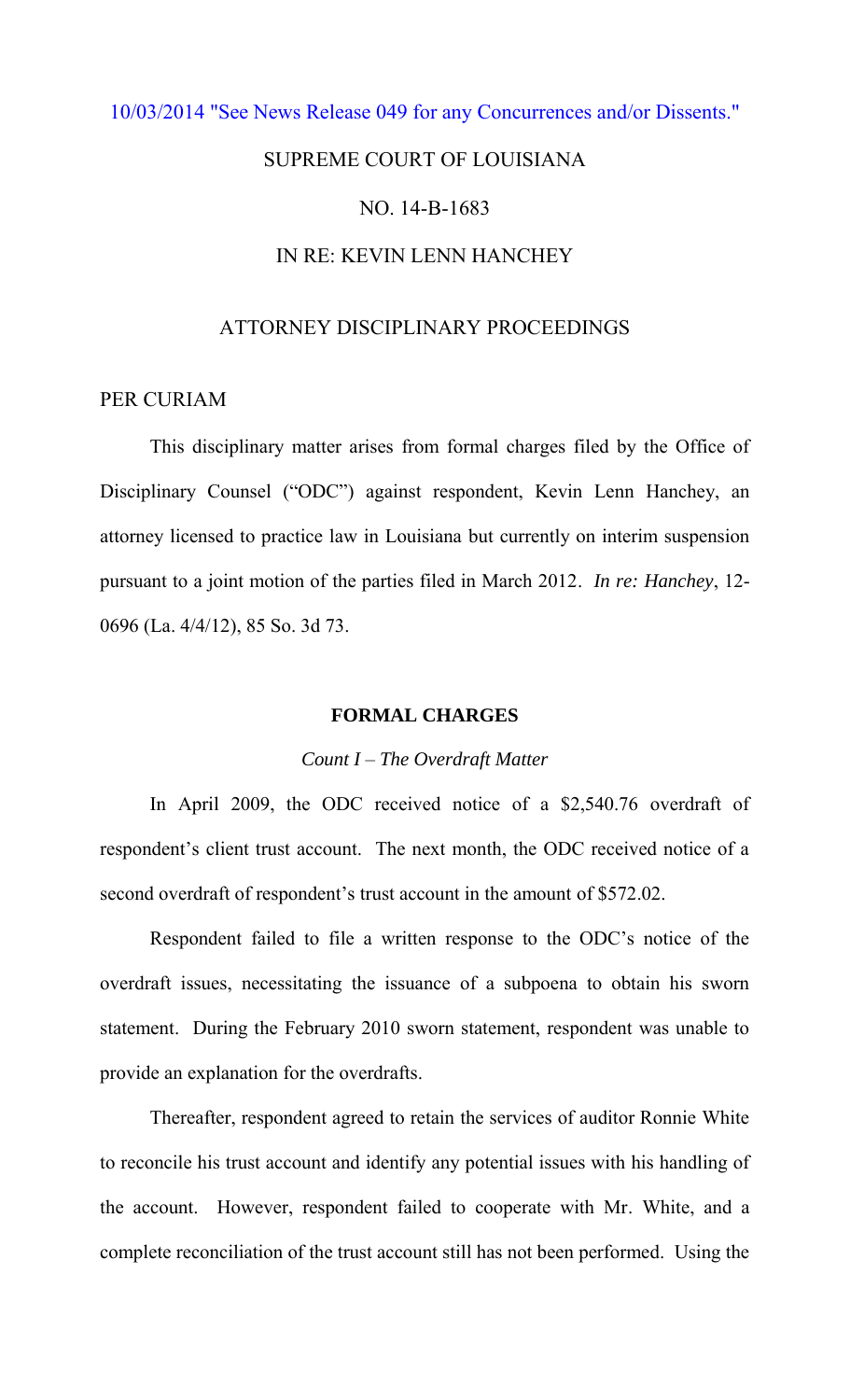limited information the ODC was able to receive from other sources, Mr. White prepared a preliminary audit report on July 26, 2011 showing unaccounted for client funds.

 During the course of the ODC's investigation, respondent was ineligible to practice law from November 30, 2009 until January 25, 2010 for failing to timely file his trust account disclosure statement. Despite his ineligibility, he continued to practice law.

 The ODC alleged that respondent's conduct violated the following provisions of the Rules of Professional Conduct: Rules 1.15(a) (safekeeping property of clients or third persons), 5.5(a) (engaging in the unauthorized practice of law), 8.1(c) (failure to cooperate with the ODC in its investigation), and 8.4(c) (engaging in conduct involving dishonesty, fraud, deceit, or misrepresentation).

### *Count II – The Chiropractor Fraud Matter*

 While investigating respondent's trust account records, the ODC discovered numerous trust account checks written to Juanita Boyd, who was an employee of Advanced Chiropractic Clinic in Baton Rouge, Louisiana. The checks, written over several years and referencing various clients, totaled more than \$75,000.

The Louisiana State Police arrested Ms. Boyd, and in her statement to police, she claimed she was involved in a scheme with respondent and respondent's runner, Patrick Green. In the scheme, Mr. Green would solicit personal injury cases on respondent's behalf, and respondent would refer the clients to Advanced Chiropractic Clinic for treatment. Once a client's case settled, respondent would send Ms. Boyd a check, made payable to her, in the amount of the bill that Advanced Chiropractic Clinic had submitted for the client's treatment. Upon receipt of the check, Ms. Boyd would cash the check and distribute the funds equally among respondent, Mr. Green, and herself.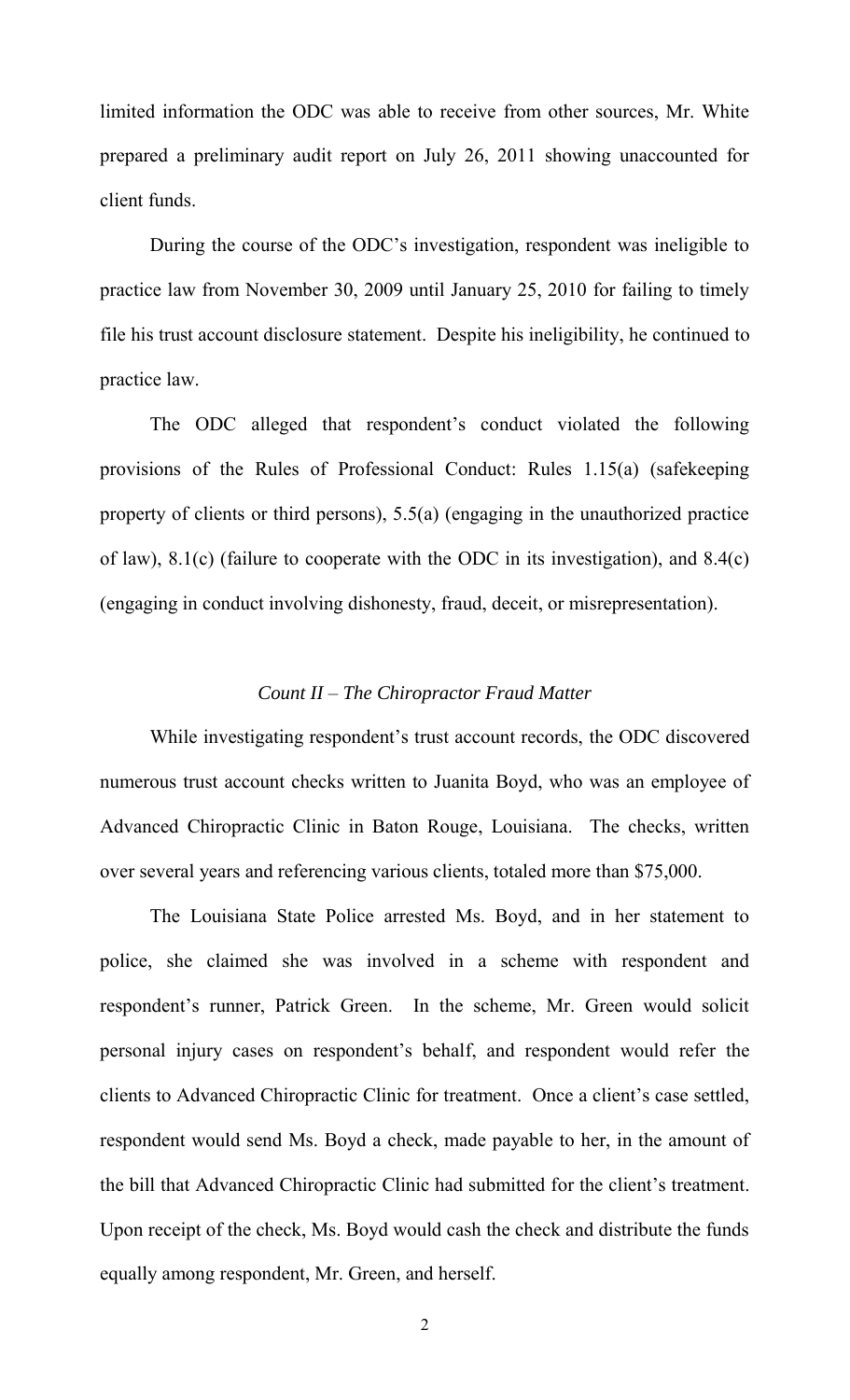Respondent denied any knowledge of the scheme and has not yet been charged with a crime. Nevertheless, based on Ms. Boyd's statement to police and other information, the ODC alleged that respondent violated the following provisions of the Rules of Professional Conduct: Rules 7.4(a) (direct contact with prospective clients), 8.4(b) (commission of a criminal act that reflects adversely on the lawyer's honesty, trustworthiness, or fitness as a lawyer), and 8.4(c).

# *Count III – The Bell Matter*

 In September 2009, respondent settled Lester Bell's personal injury matter for \$4,141. However, he failed to disburse the settlement funds until August 2010, after Mr. Bell filed a disciplinary complaint against him. Respondent admitted that he had forgotten to disburse the funds. When Mr. Bell received the settlement documents, he claimed he never approved the settlement amount because he would not have accepted a settlement wherein he would not net any money for himself.

 Respondent failed to submit a written response to the complaint, necessitating the issuance of a subpoena to obtain his sworn statement. During the January 2011 sworn statement, respondent claimed he had authority to endorse the settlement check on Mr. Bell's behalf and deposited same into his trust account in December 2009. He also admitted that no payments were forwarded to Mr. Bell's medical providers.

 The ODC requested telephone logs from respondent to verify that he contacted Mr. Bell in prison about the settlement. However, respondent claimed there were no records, and the prison warden indicated no logs are kept to show inmate calls with their attorneys. The ODC also requested respondent's trust account records to verify that the \$2,540.60 in medical expenses had remained in the account since December 2009. In a March 2012 sworn statement to the ODC, respondent admitted that he withdrew all of the funds from his trust account and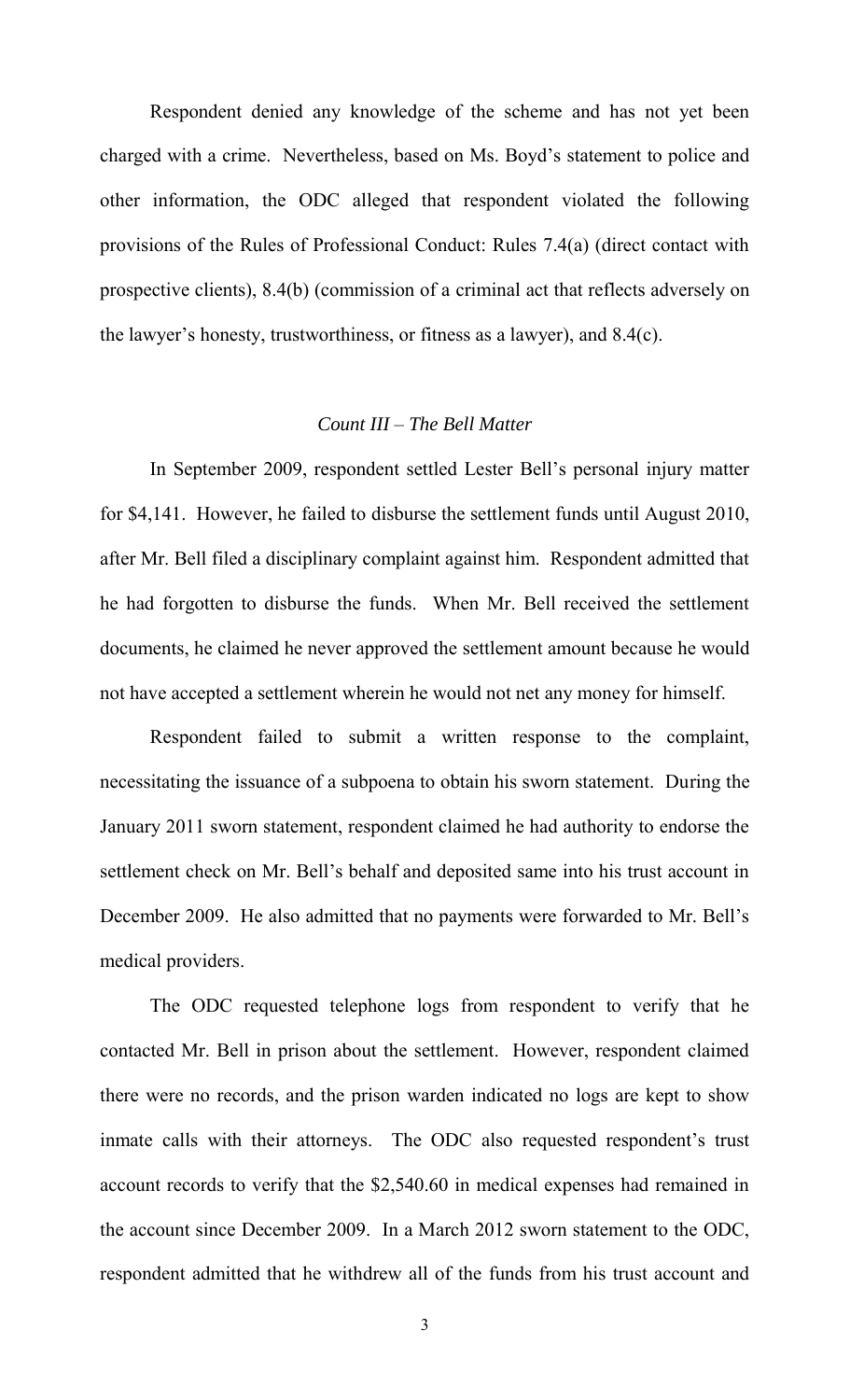kept the cash in a safe in his home. However, he did not provide the ODC with any records to verify that he maintained possession of the portion of Mr. Bell's settlement intended to pay him and his medical providers.

 In connection with this investigation, the ODC also learned that respondent was ineligible to practice law beginning June 19, 2010. Nevertheless, he continued to practice law.

 The ODC alleged that respondent's conduct violated the following provisions of the Rules of Professional Conduct: Rules 1.3 (failure to act with reasonable diligence and promptness in representing a client), 1.4 (failure to communicate with a client),  $1.15(a)$ ,  $5.5(a)$ ,  $8.1(c)$ , and  $8.4(c)$ .

### *Count IV – The Martin Matter*

In April 2009, Lisa Martin hired respondent to represent her in a slip and fall personal injury matter. Respondent timely filed a lawsuit on Ms. Martin's behalf. However, respondent's secretary failed to perfect service on the defendant via the long-arm statute, and Ms. Martin's claim prescribed.

 When the defendant refused to settle Ms. Martin's prescribed claim for the previously offered \$2,500 settlement, respondent offered to personally pay Ms. Martin the \$2,500. However, he failed to advise her in writing that she should seek independent legal counsel concerning this settlement agreement. Furthermore, in paying this settlement amount, on August 4, 2011, respondent improperly wrote Ms. Martin a \$500 check from his client trust account. Respondent admitted that he was having financial problems and wanted to keep funds out of his bank accounts. Thus, he deposited the \$500 into his trust account when he needed to make the payment to Ms. Martin.

 During respondent's handling of this matter, he was also ineligible to practice law.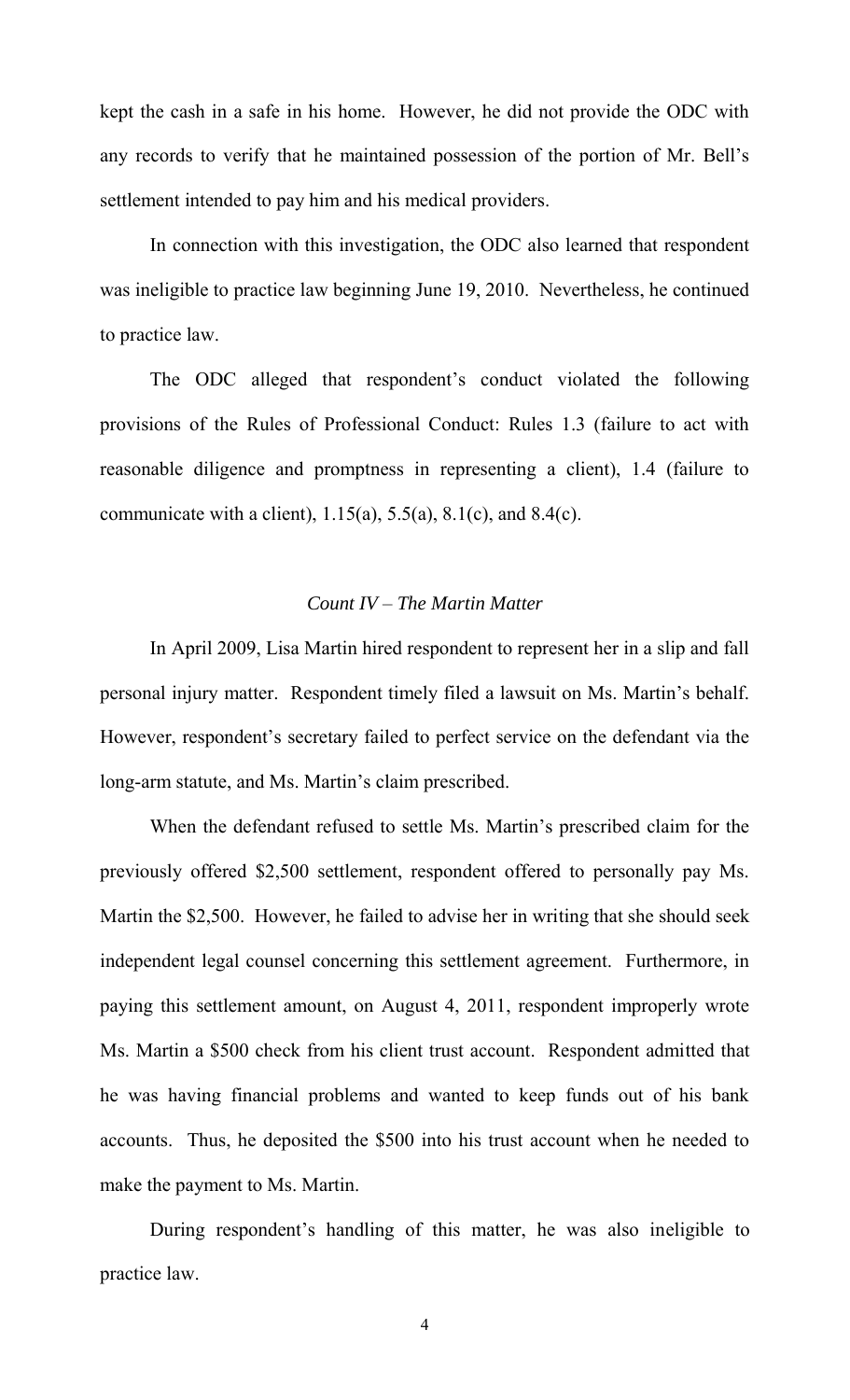The ODC alleged that respondent's conduct violated the following provisions of the Rules of Professional Conduct: Rules 1.3, 1.4, 1.8(h)(2) (a lawyer shall not settle a claim or potential claim for malpractice with an unrepresented client or former client unless that person is advised in writing of the desirability of seeking and is given a reasonable opportunity to seek the advice of independent legal counsel in connection therewith), 1.15(a), 5.3 (failure to properly supervise a non-lawyer assistant), and 5.5(a).

## *Count V – The Baker Physical Therapy Matter*

 In April 2009, respondent wrote to Baker Physical Therapy regarding the treatment of his client, Angelia Honora. Respondent included a \$250 check and guaranteed payment of Ms. Honora's balance out of any settlement or judgment obtained in her case. Respondent settled Ms. Honora's claim. However, a year after the settlement, Ms. Honora's bill at Baker Physical Therapy still had not been paid.

 In January 2012, Baker Physical Therapy filed a disciplinary complaint against respondent. Respondent did not respond to notice of the complaint, necessitating the issuance of a subpoena to obtain his sworn statement. During his March 2012 sworn statement, respondent indicated he did not have a reason for his failure to respond to the complaint. He also indicated that the payment of Ms. Honora's bill went unresolved because of a balance bill issue that needed to be addressed. Respondent paid Ms. Honora's bill after the complaint was filed. However, during his sworn statement, he admitted that he was having personal financial problems. As such, he had removed all funds from his client trust account and kept said funds in a safe at his home. He also indicated that he would return the funds to the trust account "piecemeal" and pay bills for clients as necessary.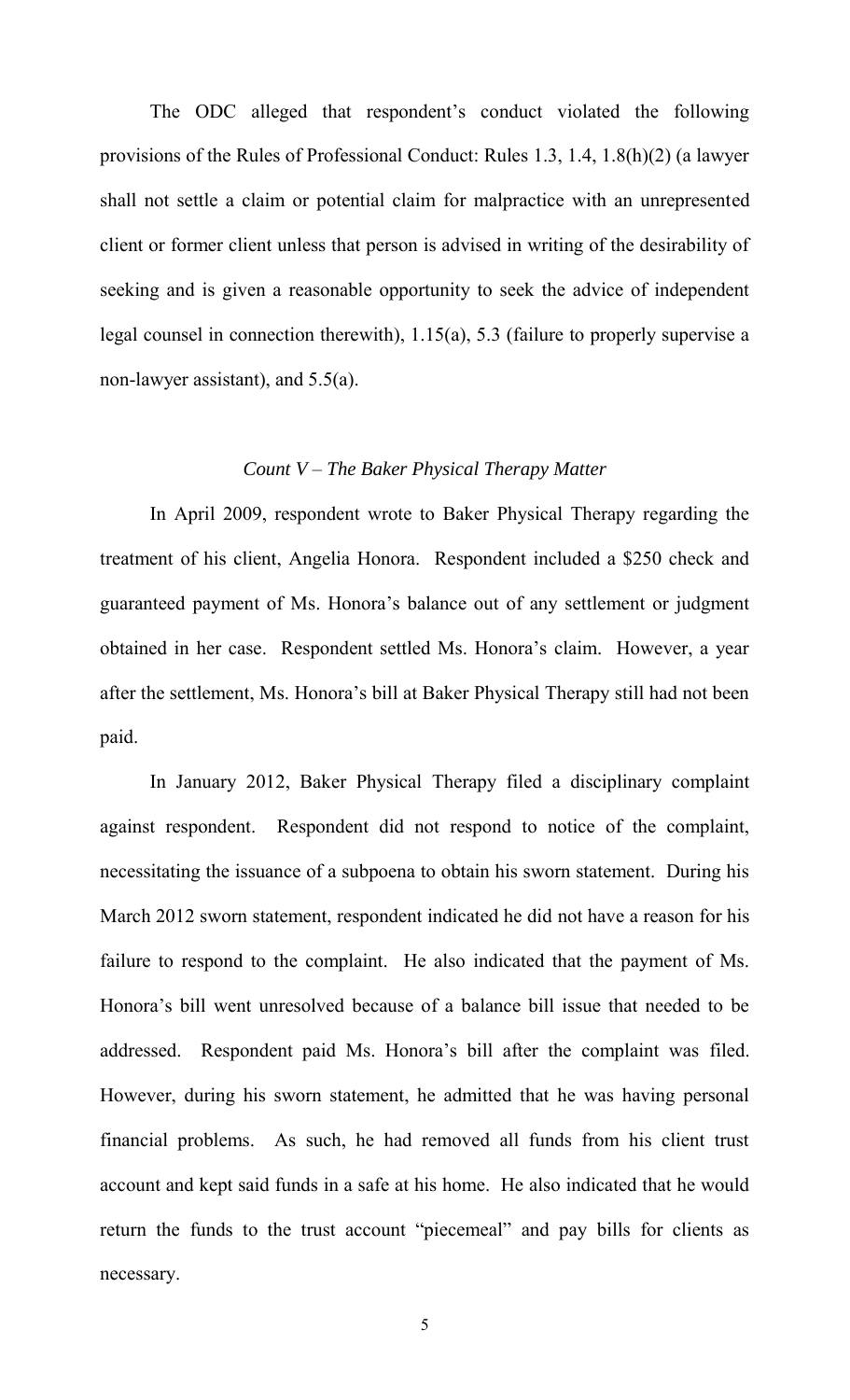The ODC alleged that respondent's conduct violated the following provisions of the Rules of Professional Conduct: Rules 1.15(a), 1.5(d) (failure to timely remit funds to a client or third person), 8.1(c), and 8.4(c).

### *Count VI – The Miscellaneous Matters*

 In connection with its other investigations into respondent's conduct, the ODC discovered evidence of the following additional misconduct:

- 1. Respondent was declared ineligible to practice law beginning on June 19, 2010, but he continued to practice law;
- 2. Respondent was arrested for Driving While Intoxicated ("DWI") on April 11, 2010;
- 3. As of February 29, 2012, respondent maintained a website that stated he "specialized" in personal injury, wrongful death, and medical malpractice law;
- 4. Respondent engaged in runner-based solicitation through his repeated financial dealings with Kevin Christenterry. Mr. Christenterry was respondent's "ad man" and was repeatedly compensated for bringing respondent personal injury clients;
- 5. Respondent failed to promptly remit employee payroll withholdings to the IRS and/or the Louisiana Department of Revenue;
- 6. Due to his indebtedness to Advocate Financial, respondent obtained a loan from another financial institution and pledged a non-existent accident as collateral;
- 7. Respondent repeatedly failed to cooperate with numerous ongoing investigations by the ODC, including numerous failures to provide requested documents and responses to complaints filed against him; and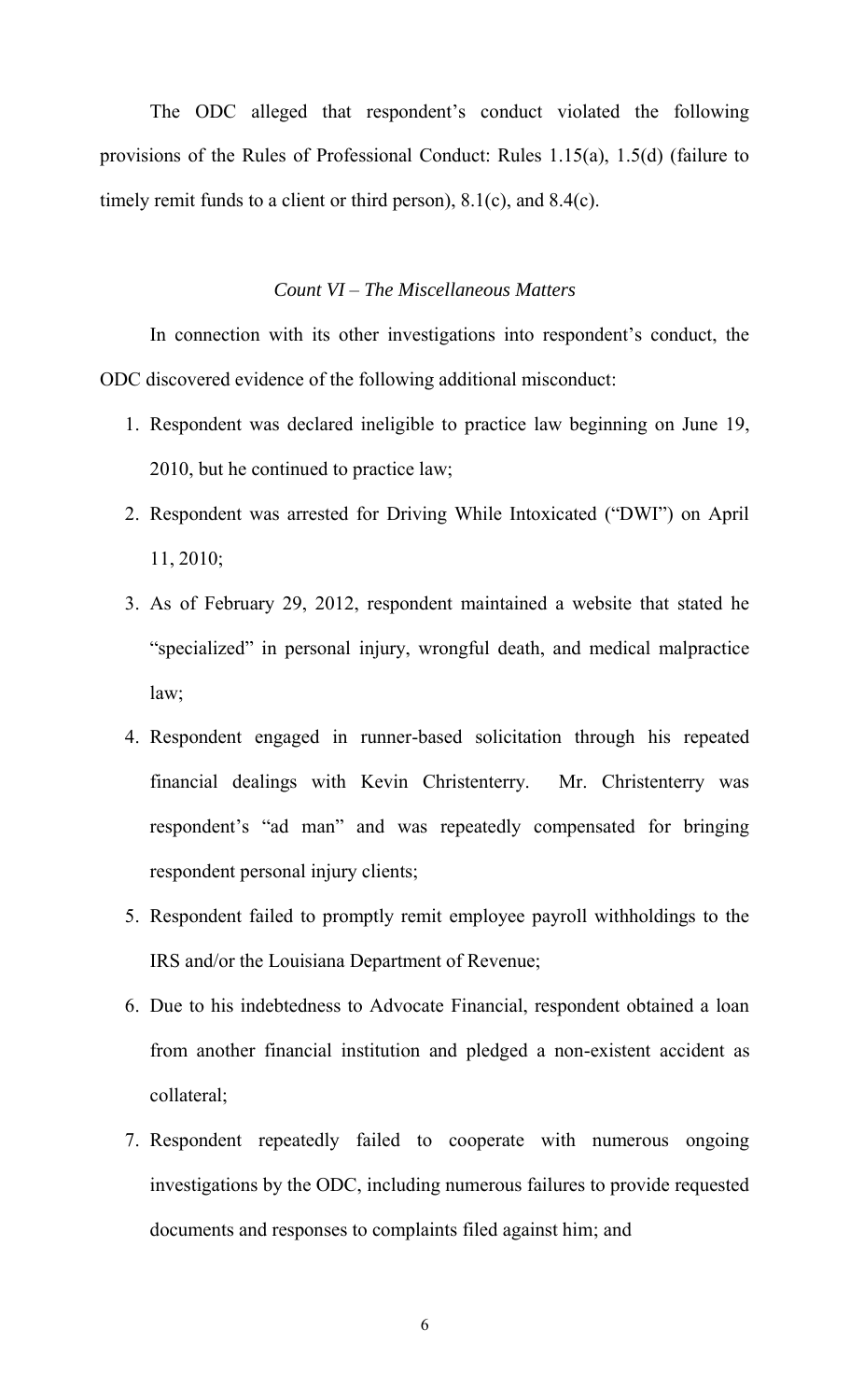8. Respondent continues to fail to update his address with the Louisiana State Bar Association ("LSBA") after vacating his office more than a year ago.

 Notice of the above issues was mailed to respondent on March 14, 2012. Nevertheless, respondent still has not provided a formal written response to any of these issues.

 The ODC alleged that respondent's conduct violated the following provisions of the Rules of Professional Conduct: Rules 1.1(c) (failure to comply with annual registration requirements), 5.5(a), 7.2(c)(5) (a lawyer shall not state or imply that the lawyer is "certified," "board certified," an "expert," or a "specialist"),  $7.4(a)$ ,  $8.1(c)$ ,  $8.4(b)$ , and  $8.4(c)$ .

#### *Count VII – The Harrison Matter*

 Respondent represented Merlin Harrison in two personal injury matters. The first matter settled in July 2008. However, respondent failed to pay Mr. Harrison's Baton Rouge General Medical Center bill in the amount of \$11,809.05 from the settlement. Respondent wrote a check for \$1,293 to pay Mr. Harrison's LA Emergency & Trauma Specialists bill, but the check was voided the same day. There is no indication that these funds were paid from respondent's client trust account to the appropriate party. The ODC could find no information concerning respondent's role in the second personal injury matter.

 Mr. Harrison filed a disciplinary complaint against respondent in January 2012. He complained that he was still receiving bills from Baton Rouge General Medical Center and could not reach respondent. He was also concerned that respondent had kept the money that was supposed to pay the hospital bill. He further indicated that the hospital bill had been turned over to a collection agency. Respondent received notice of the complaint on March 24, 2012 but failed to respond.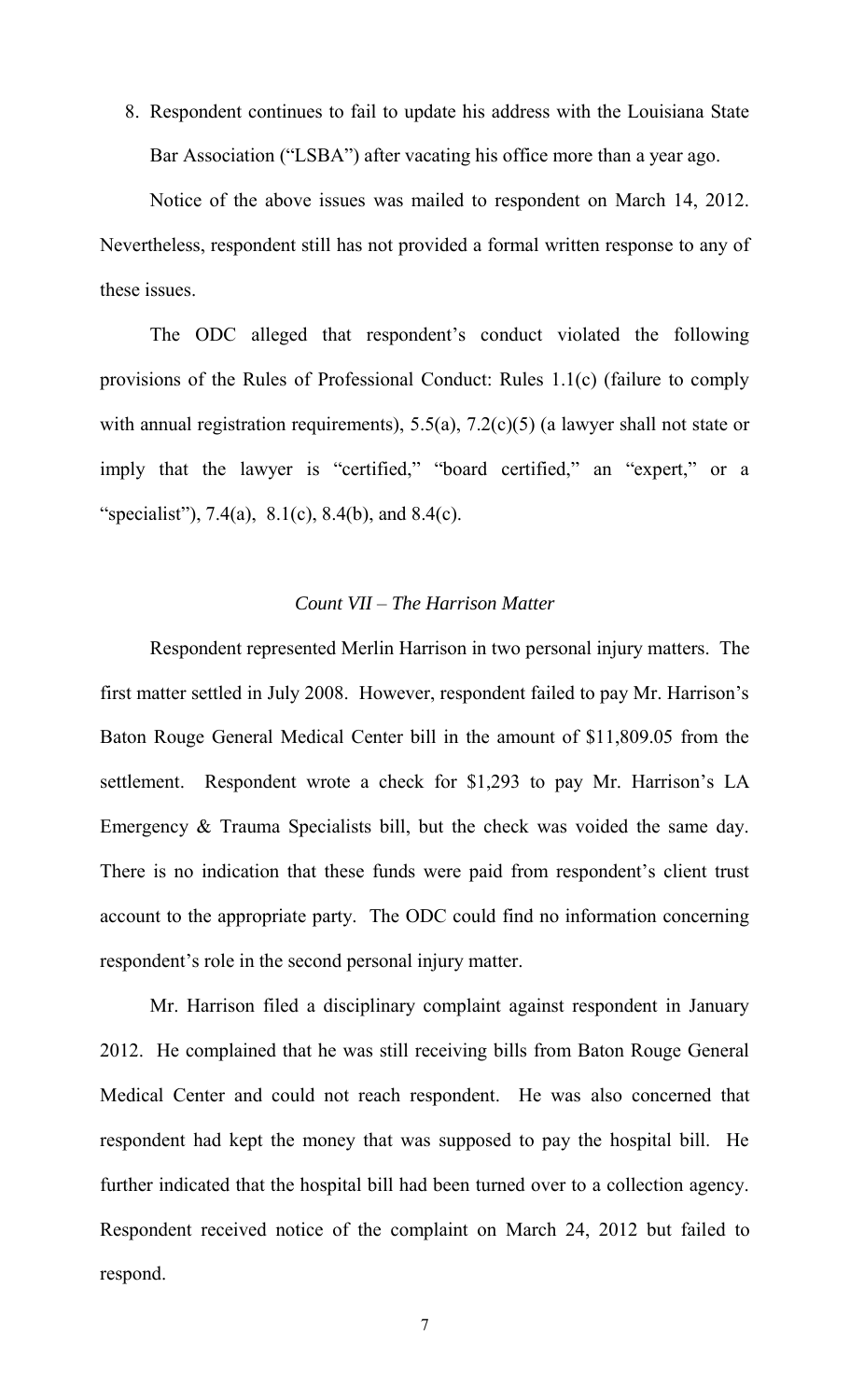The ODC alleged that respondent's conduct violated the following provisions of the Rules of Professional Conduct: Rules 1.3, 1.4, 1.15(a), 8.1(c), and  $8.4(c)$ .

#### **DISCIPLINARY PROCEEDINGS**

 In January 2013, the ODC filed formal charges against respondent. Respondent failed to answer the charges. Accordingly, the factual allegations contained therein were deemed admitted and proven by clear and convincing evidence pursuant to Supreme Court Rule XIX,  $\S$  11(E)(3). The parties were given an opportunity to file written arguments and documentary evidence on the issue of sanctions. Respondent filed nothing for the hearing committee's consideration.

### *Hearing Committee Report*

 After considering the ODC's deemed admitted submission, the hearing committee determined that all of the factual allegations against respondent have been proven by clear and convincing evidence. The committee further found the following:

- 1. In Count I, respondent intentionally converted client funds and intentionally continued to practice law while he was ineligible;
- 2. In Count II, respondent engaged in fraudulent criminal behavior and runner based solicitation;
- 3. In Count III, respondent failed to communicate a settlement offer to Mr. Bell and converted the settlement funds to his own use while ineligible to practice law;
- 4. In Count IV, respondent failed to advise Ms. Martin of the need to seek independent counsel regarding his allowing Ms. Martin's claim to prescribe and trying to settle with her while still ineligible to practice law;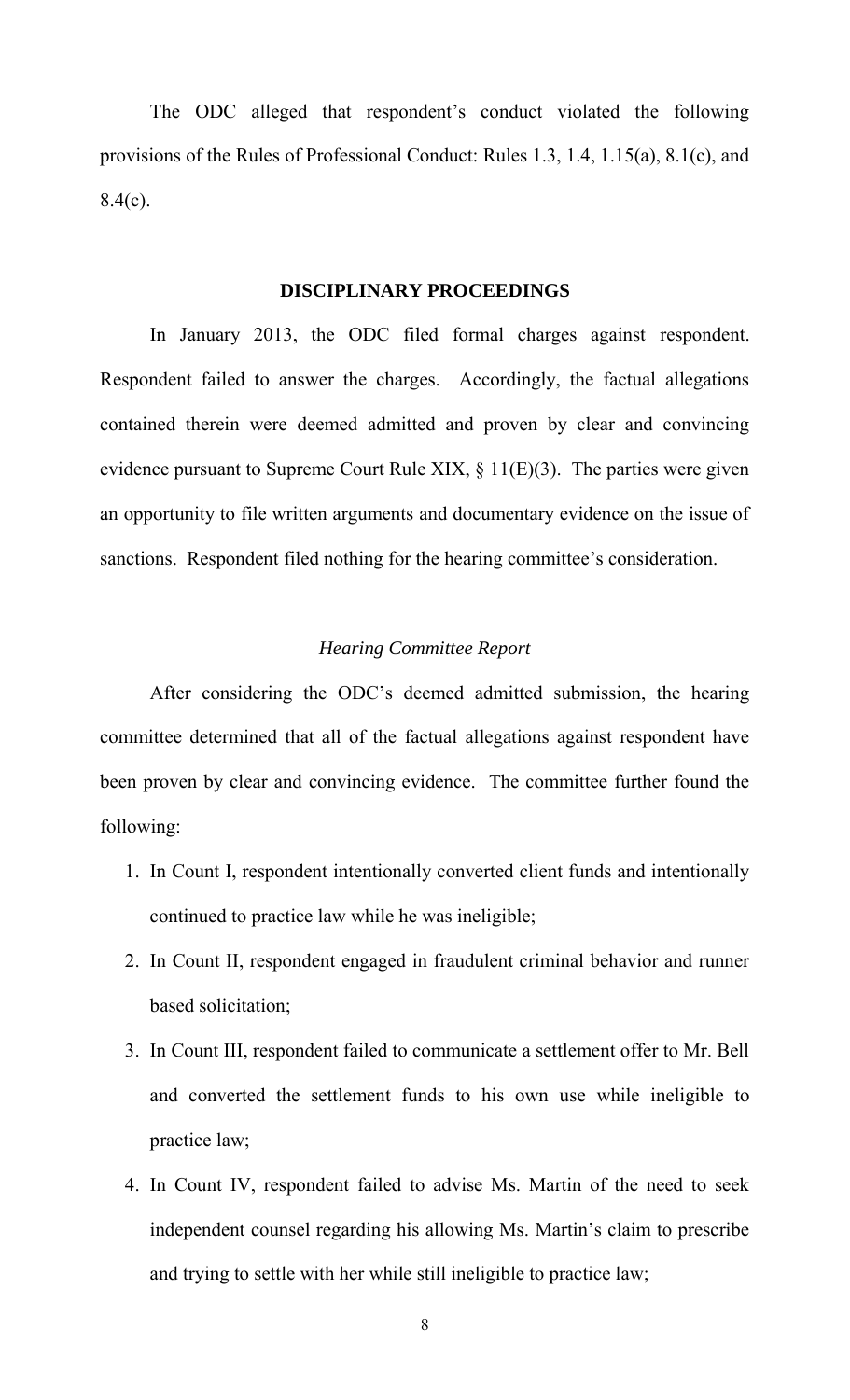- 5. In Count V, respondent converted client funds to his own use;
- 6. In Count VI, respondent continued to practice law while ineligible, was arrested for DWI, maintained an improper website, engaged in runner based solicitation, failed to remit payroll withholdings to the IRS and the Louisiana Department of Revenue, pledged a non-existent accident to secure a loan, failed to cooperate with the ODC in its investigations, and failed to update his address with the LSBA; and

7. In Count VII, respondent converted Mr. Harrison's funds to his own use.

Based on these factual findings, the committee determined that respondent violated the following provisions of the Rules of Professional Conduct: Rules 1.1(c), 1.3, 1.4, 1.8(h)(2), 1.15(a), 1.15(d), 5.3, 5.5(a), 7.2(c)(5), 7.4(a), 8.1(c), 8.4(b), and  $8.4(c)$ .

 The committee further determined that respondent intentionally and knowingly violated duties owed to his clients, the public, and the legal profession. He caused actual injury in the form of significant loss of client funds deemed converted. Based on the ABA's *Standards for Imposing Lawyer Sanctions*, the committee determined that the baseline sanction is disbarment.

 The committee found the following aggravating factors: a dishonest or selfish motive, a pattern of misconduct, multiple offenses, bad faith obstruction of the disciplinary proceeding by intentionally failing to comply with the rules or orders of the disciplinary agency, refusal to acknowledge the wrongful nature of the conduct, and substantial experience in the practice of law (admitted 1999). The committee did not address the presence of any mitigating factors.

 After considering respondent's conduct in light of the permanent disbarment guidelines set forth in Supreme Court Rule XIX, Appendix E, as well as this court's prior jurisprudence addressing similar misconduct, the committee recommended he be permanently disbarred.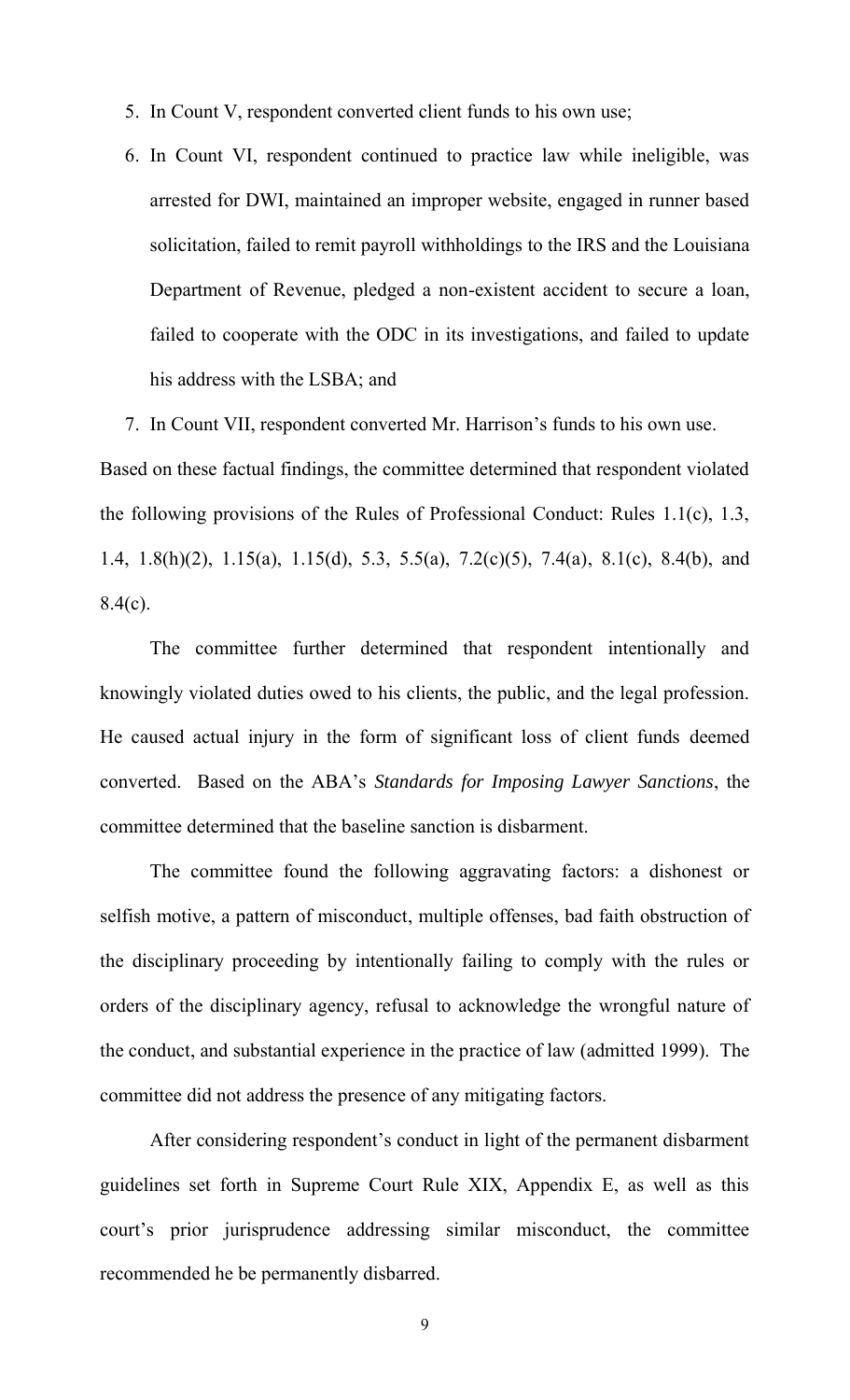Neither respondent nor the ODC filed an objection to the committee's report and recommendation.

#### *Disciplinary Board Recommendation*

 After review, the disciplinary board found that the factual allegations in the formal charges have been conclusively established. Based on these facts, the board determined respondent violated the Rules of Professional Conduct as follows:

- 1. Respondent violated Rule 1.1(c) by failing to update his primary registration address with the LSBA.
- 2. Respondent settled Mr. Bell's claim without his knowledge or consent and then failed to disburse the settlement funds to Mr. Bell. He failed to communicate with Ms. Martin regarding the status of her personal injury matter and then failed to file suit on her behalf, causing her claim to prescribe. Finally, respondent failed to communicate with Mr. Harrison about either of his personal injury matters and failed altogether to take any steps in furtherance of the second personal injury matter. Accordingly, respondent violated Rules 1.3 and 1.4.
- 3. Respondent failed to advise Ms. Martin in writing to seek independent legal counsel regarding his allowing her claim to prescribe. Accordingly, respondent violated Rule 1.8(h)(2).
- 4. During his March 2012 sworn statement, respondent admitted that, due to his personal financial issues, he withdrew all funds from his client trust account and placed the money in a safe in his home. Respondent claimed his intention was to return the funds to the trust account "piecemeal" as they were needed to make payments. However, respondent is unable to provide an accounting of these funds and is unable to verify that he is still in possession of these funds. In *Louisiana State Bar Ass'n v. Krasnoff*, 488 So.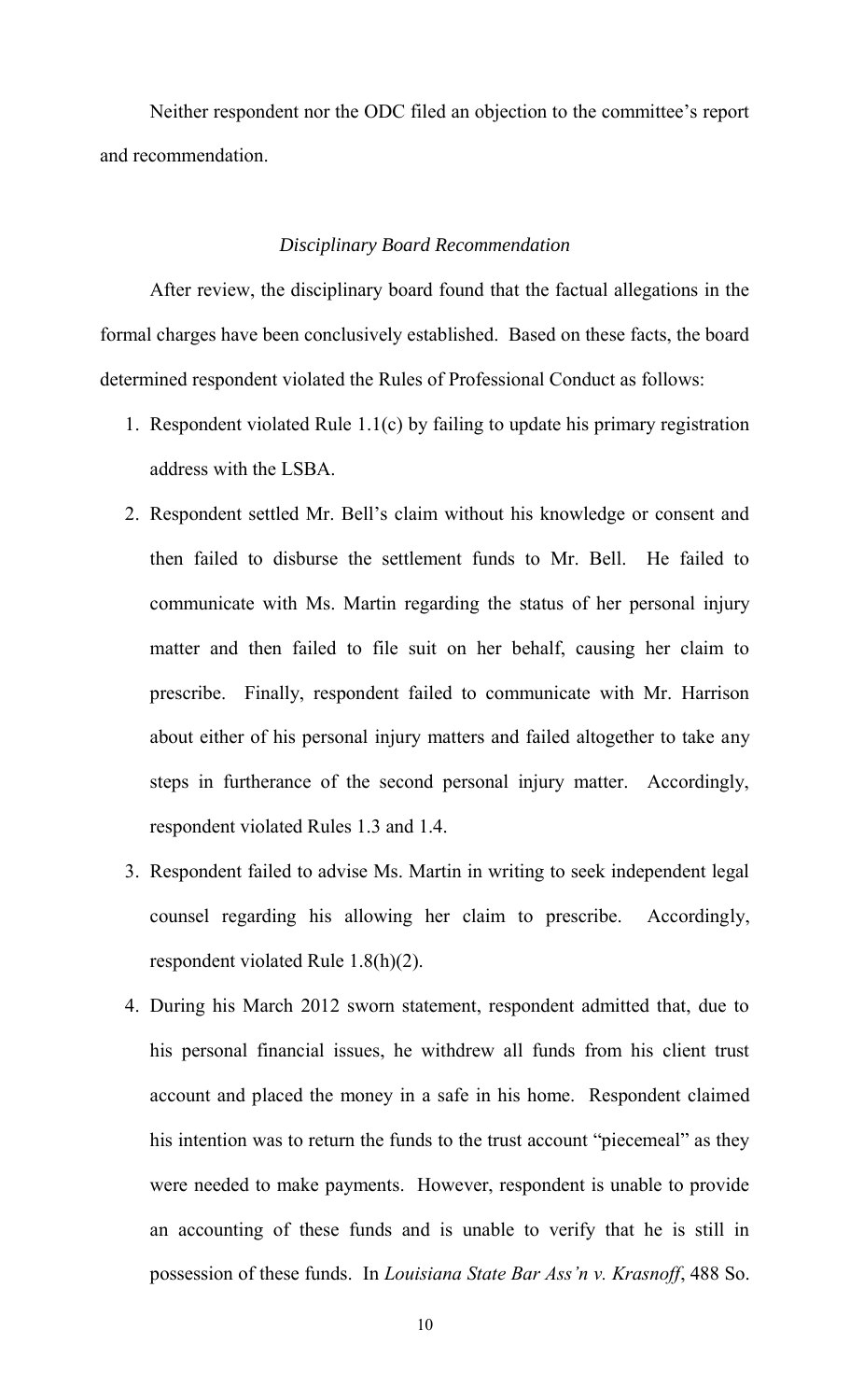2d 1002 (La. 1986), this court rejected this so-called "black box defense" in attorney discipline cases, and respondent has failed to produce any evidence to overcome the presumption of conversion. Thus, respondent's "safeguarding" of these funds in a safe in his home amounts to conversion. Additionally, respondent failed to pay Baker Physical Therapy for Ms. Honora's treatment. Accordingly, respondent violated Rules 1.15(a) and 1.15(d).

- 5. Respondent negotiated and accepted settlements on behalf of Mr. Bell and Mr. Harrison without their express agreement. Respondent then failed to issue settlement funds to Mr. Bell or his medical providers and failed to issue settlement funds to Mr. Harrison's medical providers. Accordingly, respondent violated Rule 3.2 (failure to make reasonable efforts to expedite litigation).
- 6. Respondent did not properly supervise his secretary in that she failed to forward the service copy for Ms. Martin's lawsuit via certified mail as required by the long-arm statute. As a result, service was not perfected, and Ms. Martin's case prescribed. Accordingly, respondent violated Rule 5.3.
- 7. Respondent has been ineligible to practice law since June 19, 2010, yet he continued to practice law. Accordingly, respondent violated Rule 5.5(a).
- 8. Respondent's website indicated that he specialized in personal injury, wrongful death, and medical malpractice law, none of which are areas offered for certification by the Board of Legal Specialization. Accordingly, respondent violated Rule 7.2(c)(5).
- 9. The record contains statements of three individuals who claim respondent may have engaged in runner based solicitation through his use of Patrick Green and Kevin Christenterry. However, these three statements do not amount to clear and convincing evidence that respondent engaged in runner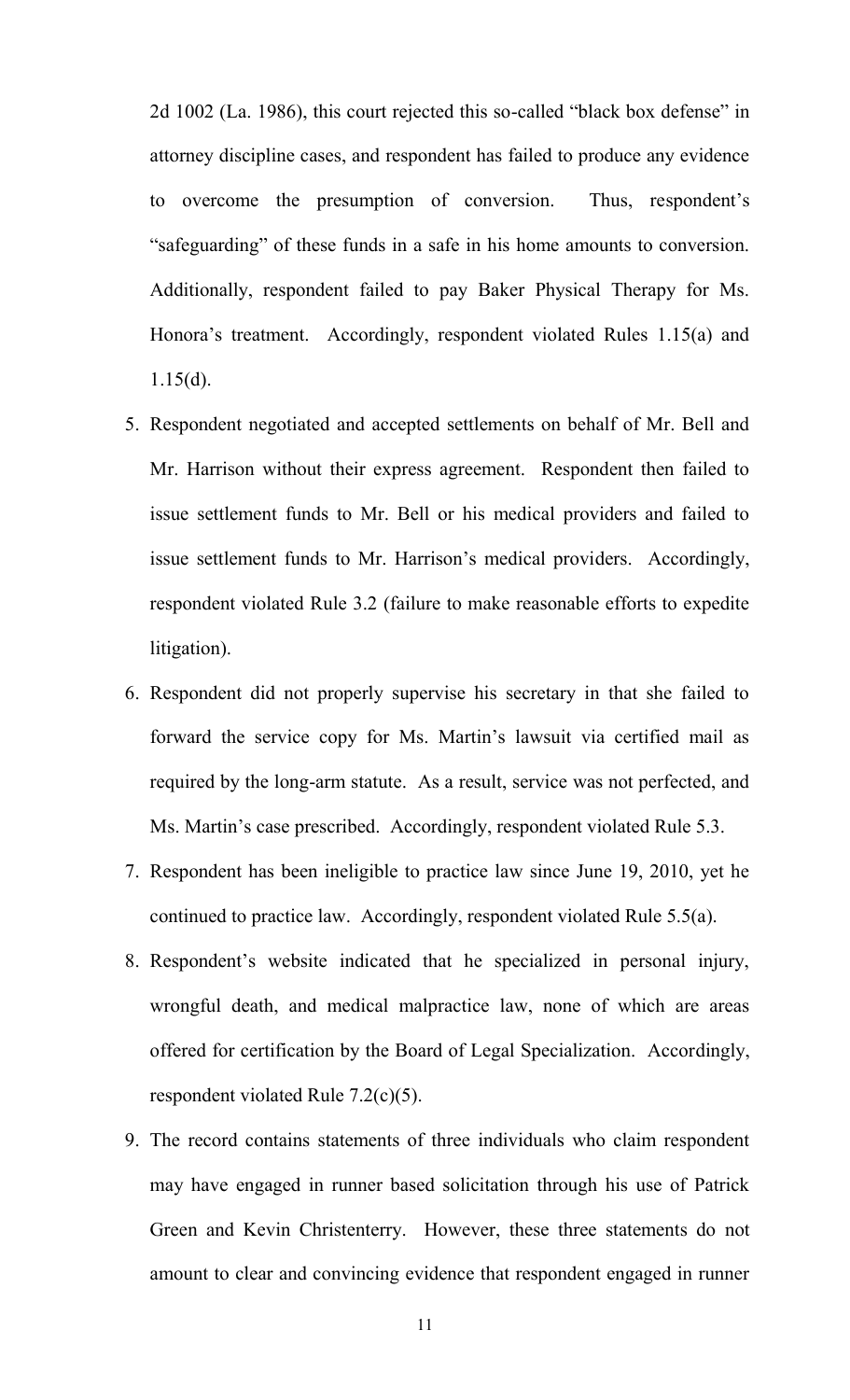based solicitation. The ODC did not depose any of these individuals. Nor did the ODC depose Mr. Green or Mr. Christenterry. Respondent testified that he was not involved with runner based solicitation of clients. As such, the evidence in the record does not rise to the level of clear and convincing evidence that respondent was involved in client solicitation in violation of Rule  $7.4(a)$ <sup>1</sup>

- 10. Respondent failed to supply the ODC and his own auditor with financial records. He also failed to cooperate with the ODC in numerous investigations. Accordingly, respondent violated Rule 8.1(c).
- 11. Respondent converted client funds when he liquidated his trust account and moved his clients' funds to a safe in his home and when he failed to explain how overdrafts of his trust account occurred. Respondent was also arrested for DWI, failed to pay third party medical providers from client settlement funds, and failed to promptly remit employee payroll withholding to the IRS or Louisiana Department of Revenue. Additionally, respondent participated in a fraudulent scheme to defraud the owner of Advanced Chiropractic Clinic, misrepresented a client's knowledge and agreement to the terms of a settlement, and made payments to a client whose case he allowed to prescribe because he did not have malpractice insurance. Accordingly, respondent violated Rules 8.4(b) and 8.4(c).

 The board further determined that respondent knowingly and intentionally violated duties owed to his clients, the legal system, and the legal profession. After considering the ABA's *Standards for Imposing Lawyer Sanctions*, the board determined that the baseline sanction is disbarment.

 $\overline{a}$ 

<sup>&</sup>lt;sup>1</sup> The ODC did not object to the board's finding regarding the lack of evidence of respondent's involvement in runner based solicitation.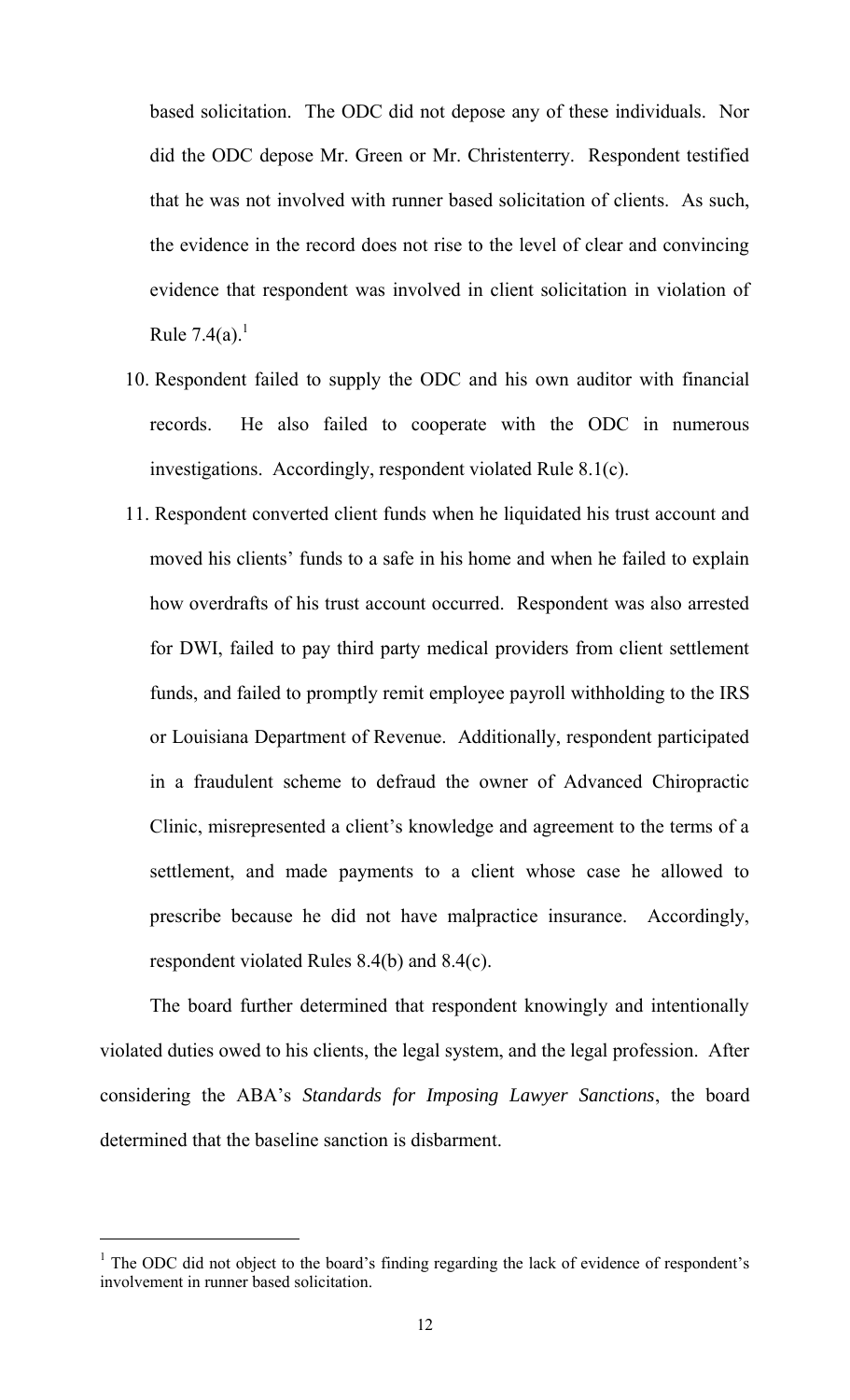In aggravation, the board found the following: a prior disciplinary record (an August 2009 admonition for engaging in a conflict of interest, failing to communicate with a client, and failing to timely remit funds to a third party), a dishonest or selfish motive, a pattern of misconduct, multiple offenses, bad faith obstruction of the disciplinary proceeding by intentionally failing to comply with the rules or orders of the disciplinary agency, refusal to acknowledge the wrongful nature of the conduct, substantial experience in the practice of law, and indifference to making restitution. The board found no mitigating factors present.

 After considering respondent's conduct in light of the permanent disbarment guidelines set forth in Supreme Court Rule XIX, Appendix E, as well as this court's prior jurisprudence addressing similar misconduct, the board recommended he be permanently disbarred. The board also recommended that respondent be ordered to make restitution to the clients whose funds he converted.

 Neither respondent nor the ODC filed an objection to the board's report and recommendation.

#### **DISCUSSION**

Bar disciplinary matters fall within the original jurisdiction of this court. La. Const. art.  $V$ ,  $\S$  5(B). Consequently, we act as triers of fact and conduct an independent review of the record to determine whether the alleged misconduct has been proven by clear and convincing evidence. *In re: Banks*, 09-1212 (La. 10/2/09), 18 So. 3d 57.

In cases in which the lawyer does not answer the formal charges, the factual allegations of those charges are deemed admitted. Supreme Court Rule XIX, § 11(E)(3). Thus, the ODC bears no additional burden to prove the factual allegations contained in the formal charges after those charges have been deemed admitted. However, the language of  $\S$  11(E)(3) does not encompass legal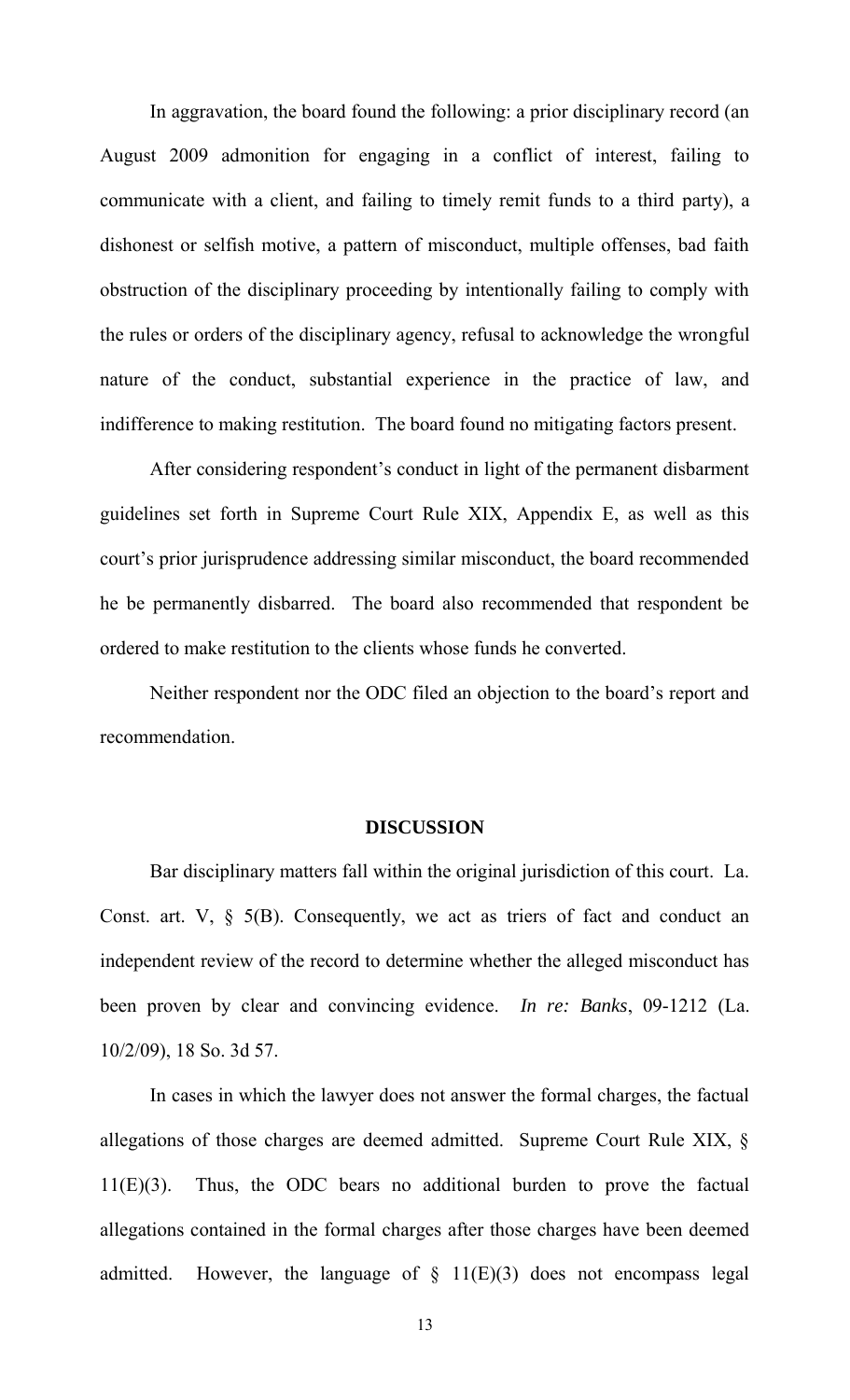conclusions that flow from the factual allegations. If the legal conclusion the ODC seeks to prove (i.e., a violation of a specific rule) is not readily apparent from the deemed admitted facts, additional evidence may need to be submitted in order to prove the legal conclusions that flow from the admitted factual allegations. *In re: Donnan*, 01-3058 (La. 1/10/03), 838 So. 2d 715.

 The record in this deemed admitted matter indicates that respondent neglected legal matters, failed to communicate with clients, attempted to settle a malpractice claim without informing the client in writing to seek advice from outside counsel, practiced law while ineligible, participated in a scheme to defraud a third party medical provider, failed to pay third party medical providers from client settlements, mishandled his client trust account, resulting in conversion of client funds, and failed to cooperate with the ODC in its investigations. The disciplinary board's factual findings and determinations of rule violations are not manifestly erroneous, except as follows: (1) the board found respondent failed to file suit on Ms. Martin's behalf, causing her claim to prescribe; however, the record indicates that respondent filed a lawsuit on Ms. Martin's behalf but failed to perfect service on the defendant, which caused Ms. Martin's claim to prescribe. (2) The board also found respondent violated Rule 3.2 by failing to issue settlement funds to Mr. Bell or his medical providers and failing to issue settlement funds to Mr. Harrison's medical providers; however, this rule violation was not alleged in the formal charges, and the misconduct is best addressed through the other rule violations found by the board.

Having found evidence of professional misconduct, we now turn to a determination of the appropriate sanction for respondent's actions. In determining a sanction, we are mindful that disciplinary proceedings are designed to maintain high standards of conduct, protect the public, preserve the integrity of the profession, and deter future misconduct. *Louisiana State Bar Ass'n v. Reis*, 513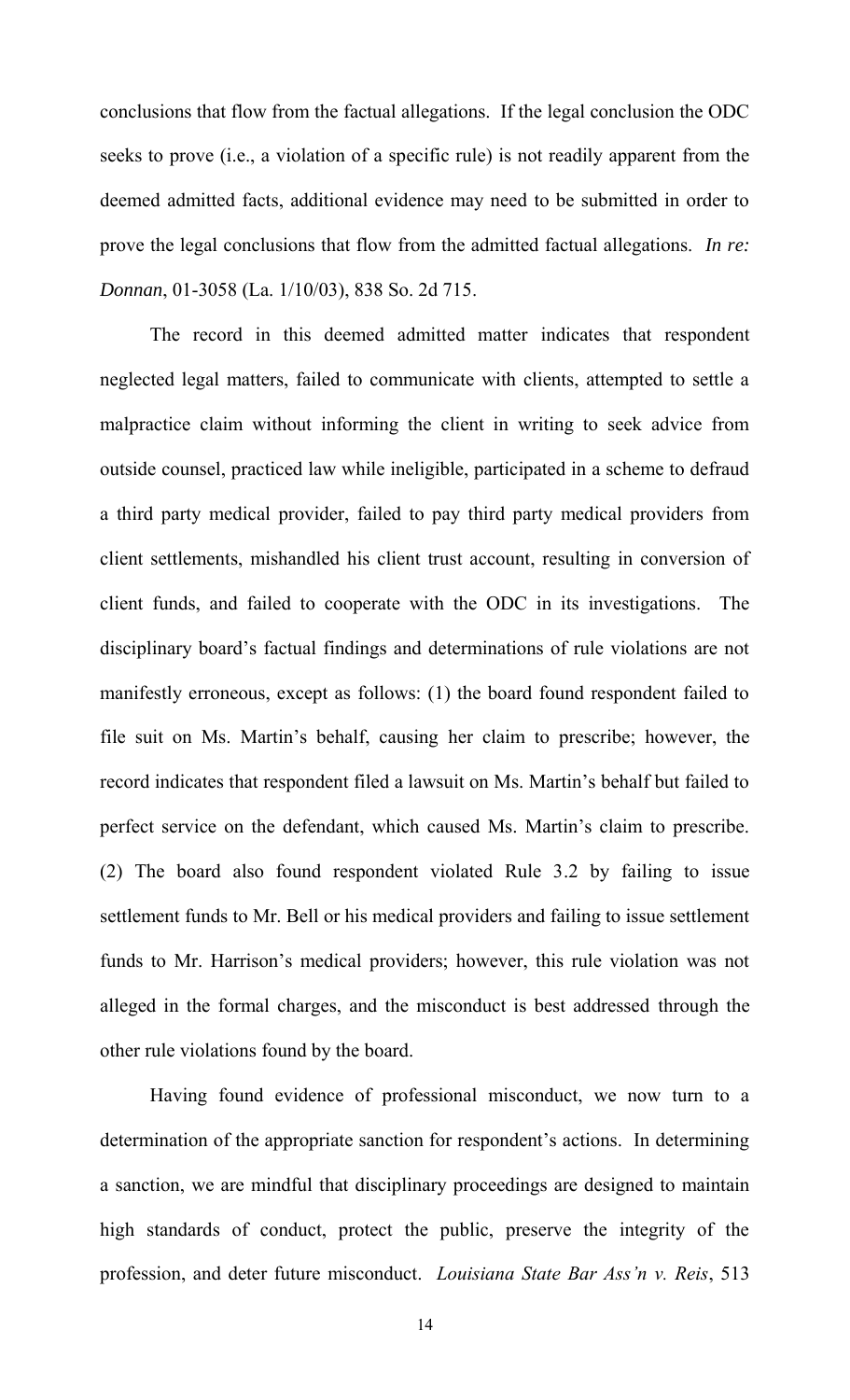So. 2d 1173 (La. 1987). The discipline to be imposed depends upon the facts of each case and the seriousness of the offenses involved considered in light of any aggravating and mitigating circumstances. *Louisiana State Bar Ass'n v. Whittington*, 459 So. 2d 520 (La. 1984).

 Respondent knowingly and intentionally violated duties owed to his clients, the public, and the legal profession. His conduct caused actual harm to his clients and the public. The baseline sanction for this type of misconduct is disbarment. We agree with the aggravating factors found by the board and agree that there are no mitigating factors.

 We also agree that permanent disbarment is appropriate under Guideline 1 (repeated or multiple instances of intentional conversion of client funds with substantial harm) of the permanent disbarment guidelines. Respondent mishandled his client trust account, causing overdrafts to occur. He also failed to pay his clients' third party medical providers, resulting in harm to his clients. Additionally, and most egregiously, respondent was involved in a scheme to defraud Advanced Chiropractic Clinic, which resulted in his clients' chiropractor bills not being paid from their settlement funds. Respondent's mishandling of his trust account and misuse of his clients' settlement funds demonstrate that he poses a threat of harm to the public in the event he is permitted to resume practicing law. In order to protect the public, he must be permanently disbarred.

 Accordingly, we will adopt the board's recommendation and permanently disbar respondent. We will also order respondent to make restitution to the clients whose funds he converted.

#### **DECREE**

 Upon review of the findings and recommendations of the hearing committee and disciplinary board, and considering the record, it is ordered that the name of